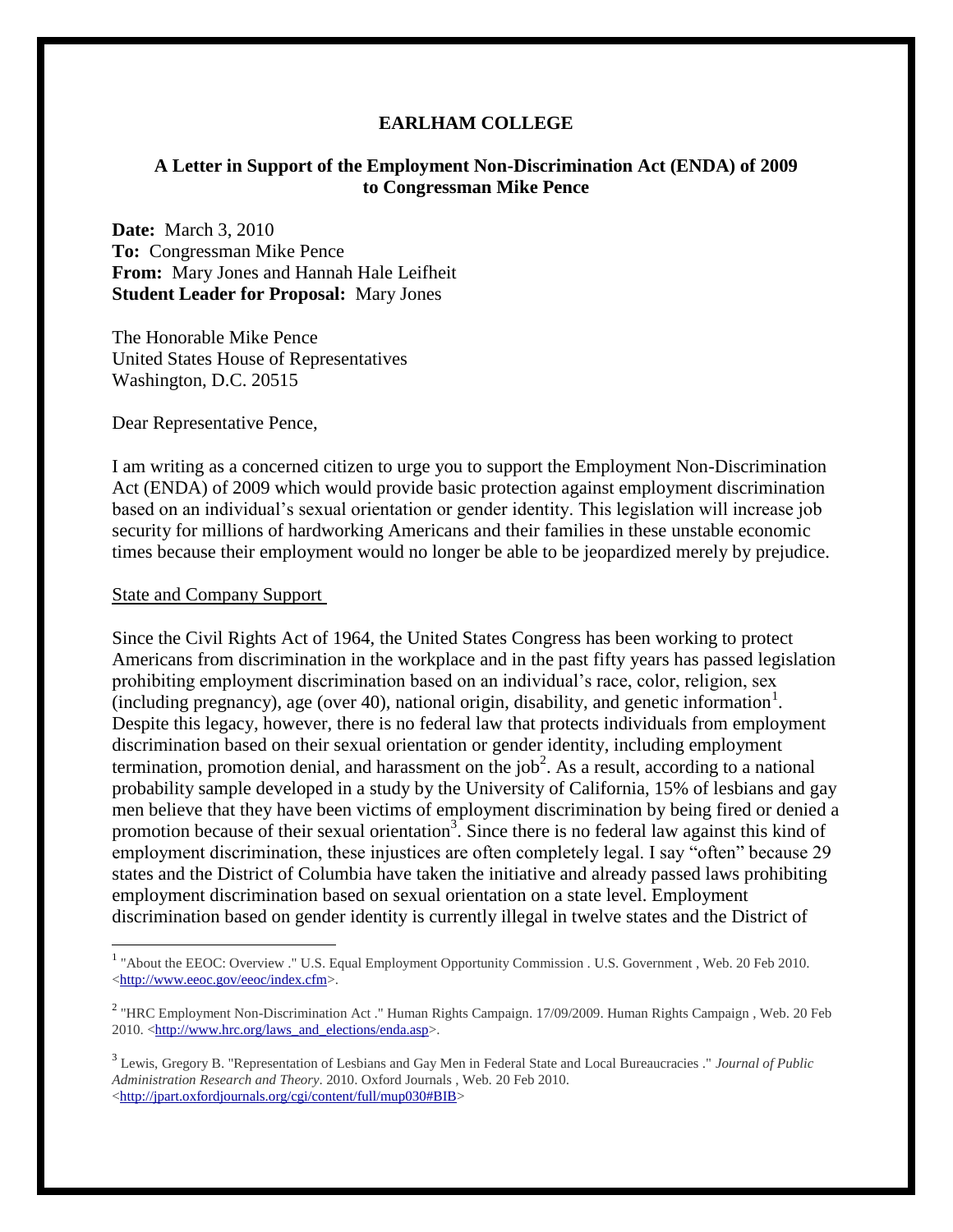Columbia<sup>4</sup>. Indiana has neither such laws so gay, lesbian, bi-sexual, and transgender Hoosiers are currently not protected against employment discrimination<sup>5</sup>.

Talking with the Richmond Human Rights Commission, I discovered that there has been at least one local case of employment discrimination based on sexual orientation in the past five years in Wayne County. This may not seem significant but as Director Ron Church pointed out, individuals have little reason to make inquiries when there is no law protecting them against such discrimination on a local, state, or national level<sup>6</sup>. Also, one local case in and of itself represents the many District 6 Hoosiers who are being affected by employment discrimination based on their sexual orientation or gender identity because for every case that is reported there are several more that are not.

Not only is employment discrimination based on an individual"s sexual orientation or gender identity unjust, but companies in the United States are discovering that it is not conducive for a productive and healthy work environment and are taking action of their own. As of September 2009, 434 out of the 500 "Fortune 500 Companies" (87%) had corporate policies prohibiting workplace discrimination based on sexual orientation and 41% had similar policies that also address gender identity<sup>7</sup>. Many corporations in the business community would therefore welcome federal legislation that takes similar action. In the words of General Mills Inc., "ENDA is not only the right thing to do, but it is also good for business. We want our employees focused on doing the very best they can at their job"<sup>8</sup>. Ending employment discrimination is therefore beneficial for both individuals and the productivity of the companies they work for, something that many companies operating in the US already understand.

Despite a recent trend of corporations and states adopting their own policies against employment discrimination based on sexual orientation and gender identity, these policies are not universal and therefore do not protect all Americans. The passage of ENDA, however, would provide strong, uniform federal protection against these kinds of workplace discrimination, ensuring coverage for all American workers.

# Importance of Including Gender Identity

In 2007, the House of Representatives passed a version of ENDA, which, as the result of compromising, only covered discrimination based on an individual"s sexual orientation and not

 $\overline{a}$ 

<sup>4</sup> See 2 "HRC Employment Non-Discrimination Act."

<sup>5</sup> "ENDA Introduction Tomorrow: Corporations Agree Fairness is Good Business." *Human Rights Campaign*. 23/06/2009 . Human Rights Campaign, Web. 20 Feb 2010. [<http://www.hrcbackstory.org/2009/06/enda-introduction-tomorrow-corporations](http://www.hrcbackstory.org/2009/06/enda-introduction-tomorrow-corporations-agree-fairness-is-good-business/)[agree-fairness-is-good-business/>](http://www.hrcbackstory.org/2009/06/enda-introduction-tomorrow-corporations-agree-fairness-is-good-business/).

<sup>6</sup> Church, Ronald, E-mail informational interview, 18 February 2010

<sup>&</sup>lt;sup>7</sup> See 2 "HRC Employment Non-Discrimination Act." Church, Ronald, E-mail informational interview, 18 February 2010

<sup>&</sup>lt;sup>8</sup> See 5 "ENDA Introduction Tomorrow: Corporations Agree Fairness is Good Business."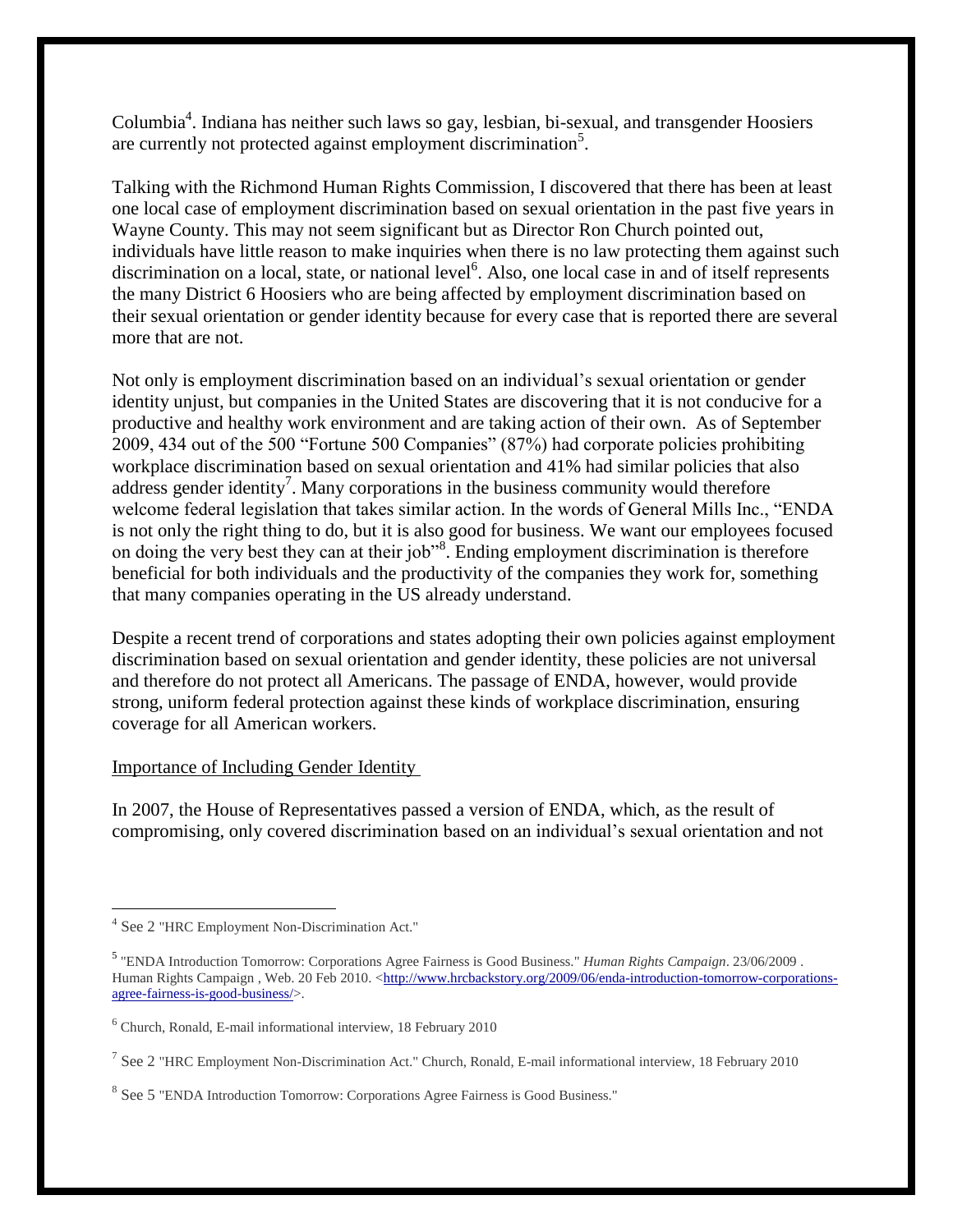their gender identity<sup>9</sup>. I would like to emphasize that such a compromise in the 111th Congress is unacceptable because it fails to protect transgender individuals who suffer an extreme amount of discrimination in the workplace. According to six national studies between 1996 and 2006 by the William"s Institute, between 13%-47% of transgender people were denied employment, between 22%-31% reported harassment in the workplace, and 19% were denied promotions based on their gender identity. Due to the difficulty of transgender individuals to obtain, keep, and advance their employment because of legal discrimination, these Americans and their families are particularly vulnerable to poverty. The same studies, for example, found that between 6%- 60% of nationally interviewed transgender people were unemployed and between 22%-66% lived with annual incomes of less than \$25,000. Because of the acute employment discrimination facing hardworking transgender Americans, affecting their quality of life, passage of ENDA must address employment discrimination based on gender identity as well as sexual orientation<sup>10</sup>.

# Your Concerns

During the passage of the 2007 version of ENDA by the House of Representatives, you expressed concern regarding the implications the act has on freedom of religion in the workplace, especially for Christians, saying, "Some examples, under ENDA, would mean employees around the country who possess religious beliefs that are opposed to homosexual behavior would be forced, in effect, to lay down their rights and convictions at the door."<sup>11</sup> Under ENDA, employees who hold these beliefs are not asked to abandon them, but to treat their peers with equal dignity and respect, upholding Jesus' core teaching to "love thy neighbor." Also, ENDA protects the employment opportunities of many Christians who are also members of the LGBT community.

# Support ENDA

 $\overline{a}$ 

Legal discrimination based on gender identity and sexual orientation affects the successful employment of all gay, lesbian, bisexual, and transgender individuals trying to make a living in the United States, Indiana, and Wayne County. Although I suspect I will never have to face employment discrimination based on my sexual orientation or gender identity as a straight woman, I cannot say the same for many of my friends. I have two good friends at Earlham College who are both Hoosiers, one from Indianapolis, who is lesbian, and one from Jay County, who is gay. They are both incredibly intelligent, caring, hardworking individuals that will soon be entering the diminished job market upon graduation, and they deserve the same opportunity of finding successful employment that I have. It is for them and the millions of Americans that they represent that I write you this letter and urge you to support the Employment Non-Discrimination

[<http://www.thetaskforce.org/issues/nondiscrimination/ENDA\\_main\\_page>](http://www.thetaskforce.org/issues/nondiscrimination/ENDA_main_page) PDF of testimony 09/23/2009 [<http://www.thetaskforce.org/downloads/misc/Task\\_Force\\_Action\\_Fund\\_Testimony\\_6\\_26\\_08\\_FINAL.pdf>](http://www.thetaskforce.org/downloads/misc/Task_Force_Action_Fund_Testimony_6_26_08_FINAL.pdf)

<sup>&</sup>lt;sup>9</sup> "Timeline: The Employment Non-Discrimination Act." Human Rights Campaign. 2010. Human Rights Campaign, Web. 25 Feb 2010. [<http://www.hrc.org/issues/workplace/5636.htm>](http://www.hrc.org/issues/workplace/5636.htm).

<sup>&</sup>lt;sup>10</sup> "Employment Non-Discrimination Act (ENDA)." National Gay and Lesbian Task Force . 2008. National Gay and Lesbian Task Force, Web. 21 Feb 2010.

<sup>11</sup> *Pence Says ENDA "Wages War on Freedom of Religion in the Workplace"*. Representative Mike Pence , Web. 21 Feb 2010. [<http://mikepence.house.gov/index.php?option=com\\_content&task=view&id=426&Itemid=65>](http://mikepence.house.gov/index.php?option=com_content&task=view&id=426&Itemid=65).